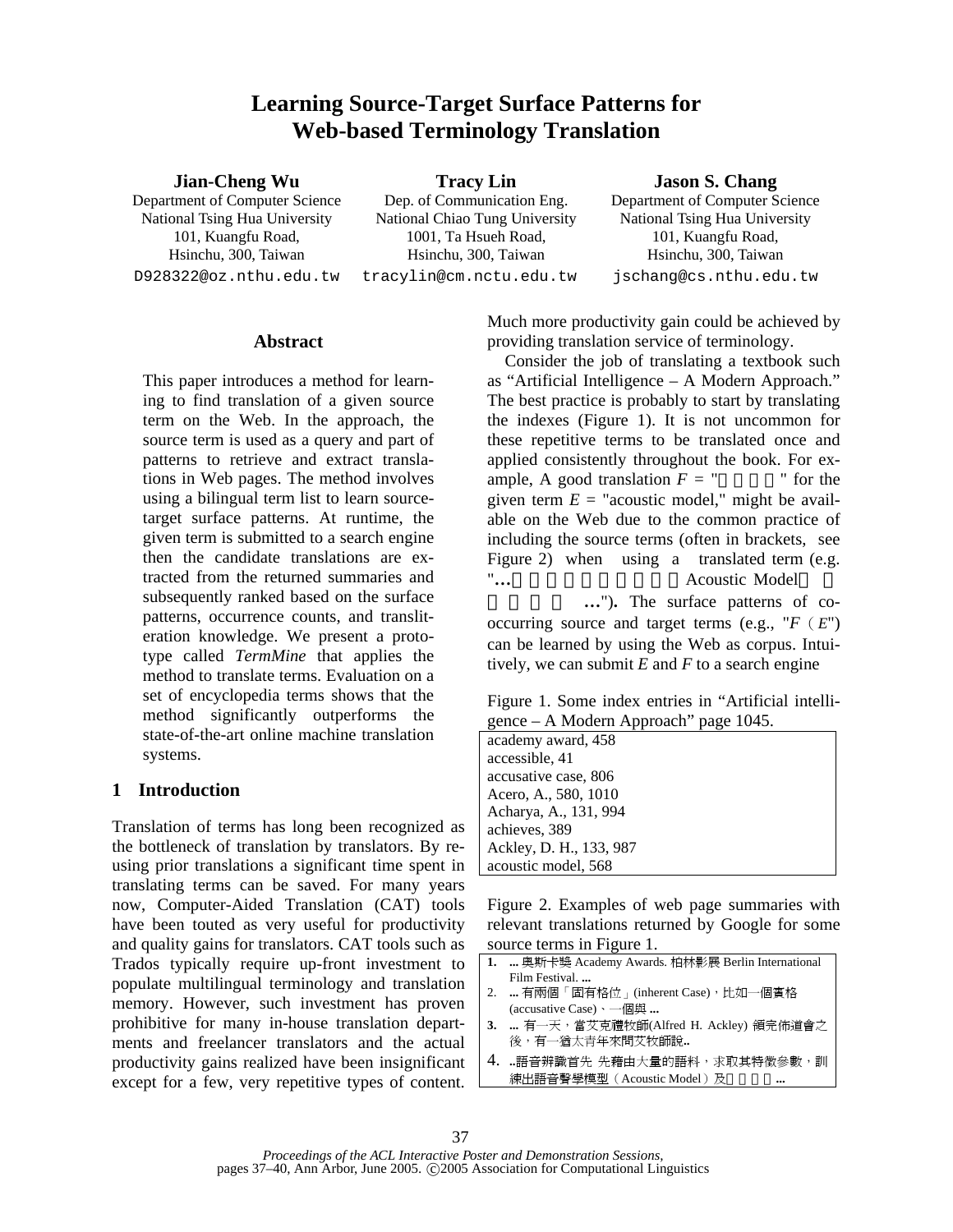and then extract the strings beginning with *F* and ending with *E* (or vice versa) to obtain recurring source-target patterns. At runtime, we can submit *E* as query, request specifically for target-language web-pages. With these surface patterns, we can then extract translation candidates *F*s from the summaries returned by the search engine. Additional information of occurrence counts and transliteration patterns can be taken into consideration to rank *F*s.

Table 1. Translations by the machine translation system *Google Translate* and *TermMine*.

| <b>Terms</b>    | <b>Google Translate</b> | <b>TermMine</b> |
|-----------------|-------------------------|-----------------|
| academy award   | *學院褒獎                   | 奧斯卡獎            |
| accusative case | *對格案件                   | 賓格              |
| Ackley          |                         | と克禮             |
| acoustic model  | *辛蠁横刑                   | 聲學植刑            |

For instance, among many candidate translations, we will pick the translations "聲學模型" for "acoustic model" and "艾克禮" for "Ackley, " because they fit certain surface-target surface patterns and appears most often in the relevant webpage summaries. Furthermore, the first morpheme "艾" in " 艾克禮" is consistent with prior transliterations of "A-" in "Ackley" (See Table 1).

We present a prototype system called *TermMine*, that automatically extracts translation on the Web (Section 3.3) based on surface patterns of target translation and source term in Web pages automatically learned on bilingual terms (Section 3.1). Furthermore, we also draw on our previous work on machine transliteration (Section 3.2) to provide additional evidence. We evaluate *TermMine* on a set of encyclopedia terms and compare the quality of translation of *TermMine* (Section 4) with a online translation system. The results seem to indicate the method produce significantly better results than previous work.

## **2 Related Work**

There is a resurgent of interested in data-intensive approach to machine translation, a research area started from 1950s. Most work in the large body of research on machine translation (Hutchins and Somers, 1992), involves production of sentenceby-sentence translation for a given source text. In our work, we consider a more restricted case where

the given text is a short phrase of terminology or proper names (e.g., "acoustic model" or "George Bush").

A number of systems aim to translate words and phrases out of the sentence context. For example, Knight and Graehl (1998) describe and evaluate a multi-stage method for performing backwards transliteration of Japanese names and technical terms into English by the machine using a generative model. In addition, Koehn and Knight (2003) show that it is reasonable to define noun phrase translation without context as an independent MT subtask and build a noun phrase translation subsystem that improves statistical machine translation methods.

Nagata, Saito, and Suzuki (2001) present a system for finding English translations for a given Japanese technical term by searching for mixed Japanese-English texts on the Web. The method involves locating English phrases near the given Japanese term and scoring them based on occurrence counts and geometric probabilistic function of byte distance between the source and target terms. Kwok also implemented a term translation system for CLIR along the same line.

Cao and Li (2002) propose a new method to translate base noun phrases. The method involves first using Web-based method by Nagata et al., and if no translations are found on the Web, backing off to a hybrid method based on dictionary and Web-based statistics on words and context vectors. They experimented with noun-noun NP report that 910 out of 1,000 NPs can be translated with an average precision rate of 63%.

In contrast to the previous research, we present a system that automatically learns surface patterns for finding translations of a given term on the Web without using a dictionary. We exploit the convention of including the source term with the translation in the form of recurring patterns to extract translations. Additional evident of data redundancy and transliteration patterns is utilized to validate translations found on the Web.

## **3 The** *TermMine* **System**

In this section we describe a strategy for searching the Web pages containing translations of a given term (e.g., "Bill Clinton" or "aircraft carrier") and extracting translations therein. The proposed method involves learning the surface pattern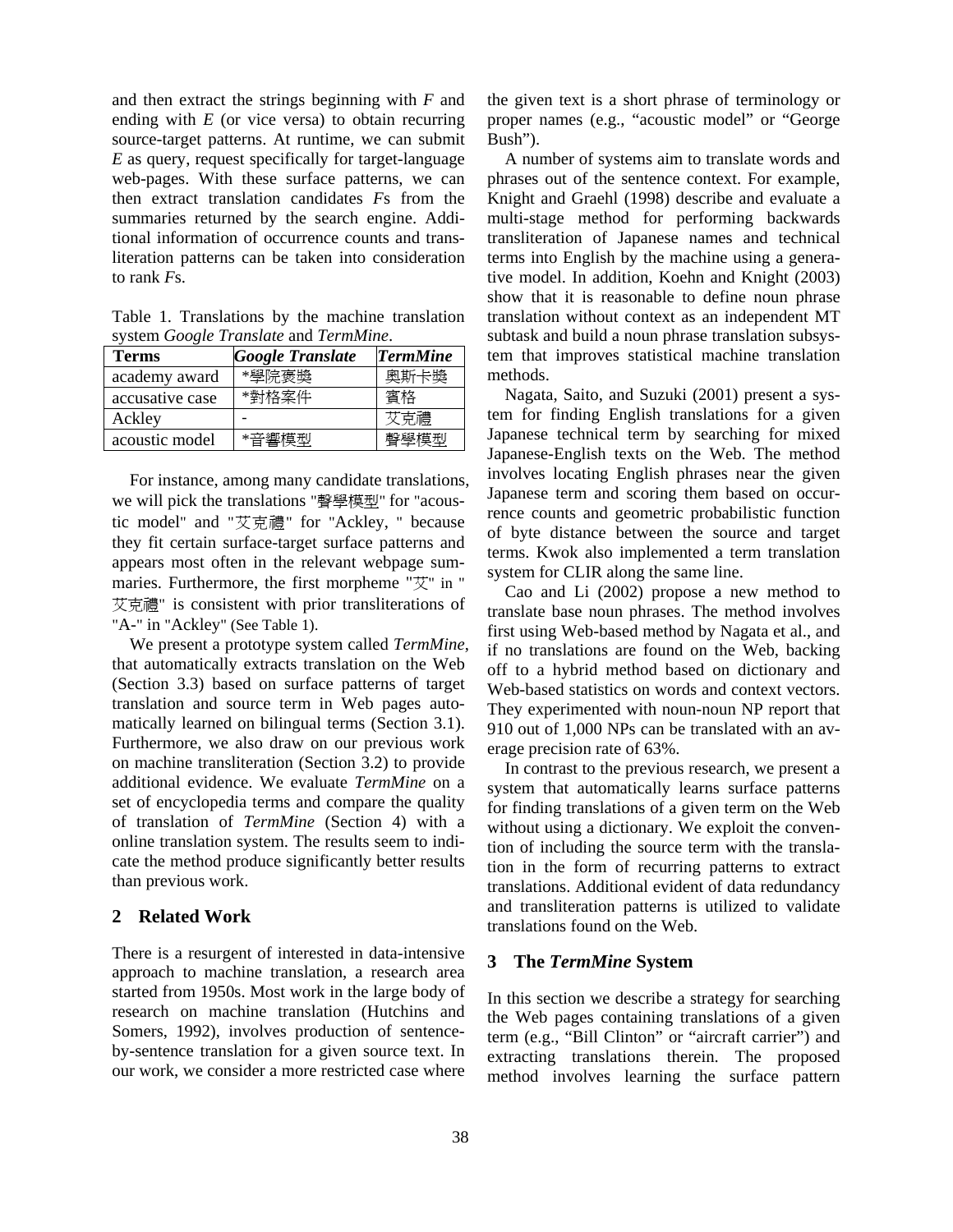knowledge (Section 3.1) necessary for locating translations. A transliteration model automatically trained on a list of proper name and transliterations (Section 3.2) is also utilized to evaluate and select transliterations for proper-name terms. These knowledge sources are used in concert to search, rank, and extract translations (Section 3.3).

#### **3.1 Source and Target Surface patterns**

With a set of terms and translations, we can learn the co-occurring patterns of a source term *E* and its translation *F* following the procedure below:

- (1)Submit a conjunctive query (i.e. *E* AND *F*) for each pair  $(E, F)$  in a bilingual term list to a search engine.
- (2)Tokenize the retrieved summaries into three types of tokens: I. A punctuation II. A source word, designated with the letter "w" III. A maximal block of target words (or characters in the case of language without word delimiters such as Mandarin or Japanese).
- (3)Replace the tokens for *E*'s instances with the symbol "*E*" and the type-III token containing the translation *F* with the symbol "*F*". Note the token denoted as "*F*" is a maximal string covering the given translation but containing no punctuations or words in the source language.
- (4)Calculate the distance between *E* and *F* by counting the number of tokens in between.
- (5)Extract the strings of tokens from *E* to *F* (or the other way around) within a maximum distance of *d* (*d* is set to 3) to produce ranked surface patterns *P*.

For instance, with the source-target pair ("California," "加州") and a retrieved summary of "...亞州 簡介. 北加州 Northern California. ...," the surface pattern "FwE" of distance 1 will be derived.

## **3.2 Transliteration Model**

TermMine also relies on a machine transliteration model (Lin, Wu and Chang 2004) to confirm the transliteration of proper names. We use a list of names and transliterations to estimate the transliteration probability function  $P(\tau | \omega)$ , for any given transliteration unit (TU)  $\omega$  and transliteration character (TC)  $\tau$ . Based on the Expectation Maximization (EM) algorithm. A TU for an English name can be a syllable or consonants which corresponds

to a character in the target transliteration. Table 2 shows some examples of sub-lexical alignment between proper names and transliterations.

Table 2. Examples of aligned transliteration units.

| Name   | transliteration | Viterbi alignment |
|--------|-----------------|-------------------|
| Spagna | 斯帕尼亞            | s-斯 pag-帕 n-尼 a-亞 |
| Kohn   | 孔恩              | Koh-孔 n-恩         |
| Nayyar | 納雅              | Nay-納 yar-雅       |
| Rivard | 里瓦德             | ri-里 var-瓦 d-德    |
| Hall   | 霍爾              | ha-霍 11-爾         |
| Kalam  | 卡藍              | ka-卡 lam-藍        |

Figure 3. Transliteration probability trained on 1,800 bilingual names (λ denotes an empty string).

| τ  | $\omega$ | $P(\tau \omega)$ | τ  | $\omega$ | $P(\tau \omega)$ | τ  | $\omega$ | $P(\tau \omega)$ |
|----|----------|------------------|----|----------|------------------|----|----------|------------------|
| a  |          | 亞 .458           |    | 布        | .700             | ye | 耶        | .667             |
|    |          | 阿 .271           |    | λ        | .133             |    | 葉        | .333             |
|    |          | 艾 .059           |    | 伯        | .033             | z  | 茲        | .476             |
|    |          | .051             |    | 柏        | .033             |    | λ        | .286             |
| an |          | 安 .923           | an | 安        | .923             |    | $^+$     | .095             |
|    |          | 恩 .077           |    | 恩        | .077             |    | 芝        | .048             |

## **3.3 Finding and locating translations**

At runtime, *TermMine* follows the following steps to translate a given term *E*:

- (1)**Webpage retrieval**. The term *E* is submitted to a Web search engine with the language option set to the target language to obtain a set of summaries.
- (2)**Matching patterns against summaries**. The surface patterns *P* learned in the training phase are applied to match *E* in the tokenized summaries, to extract a token that matches the *F* symbol in the pattern.
- (3)**Generating candidates**. We take the distinct substrings *C* of all matched *F*s as the candidates.
- (4)**Ranking candidates**. We evaluate and select translation candidates by using both data redundancy and the transliteration model. Candidates with a count or transliteration probability lower than empirically determined thresholds are discarded.
	- I. **Data redundancy.** We rank translation candidates by numbers of instances it appeared in the retrieved summaries.
	- II. **Transliteration Model.** For upper-case *E*, we assume *E* is a proper name and evaluate each candidate translation *C* by the likelihood of *C* as the transliteration of *E* using the transliteration model described in (Lin, Wu and Chang 2004).